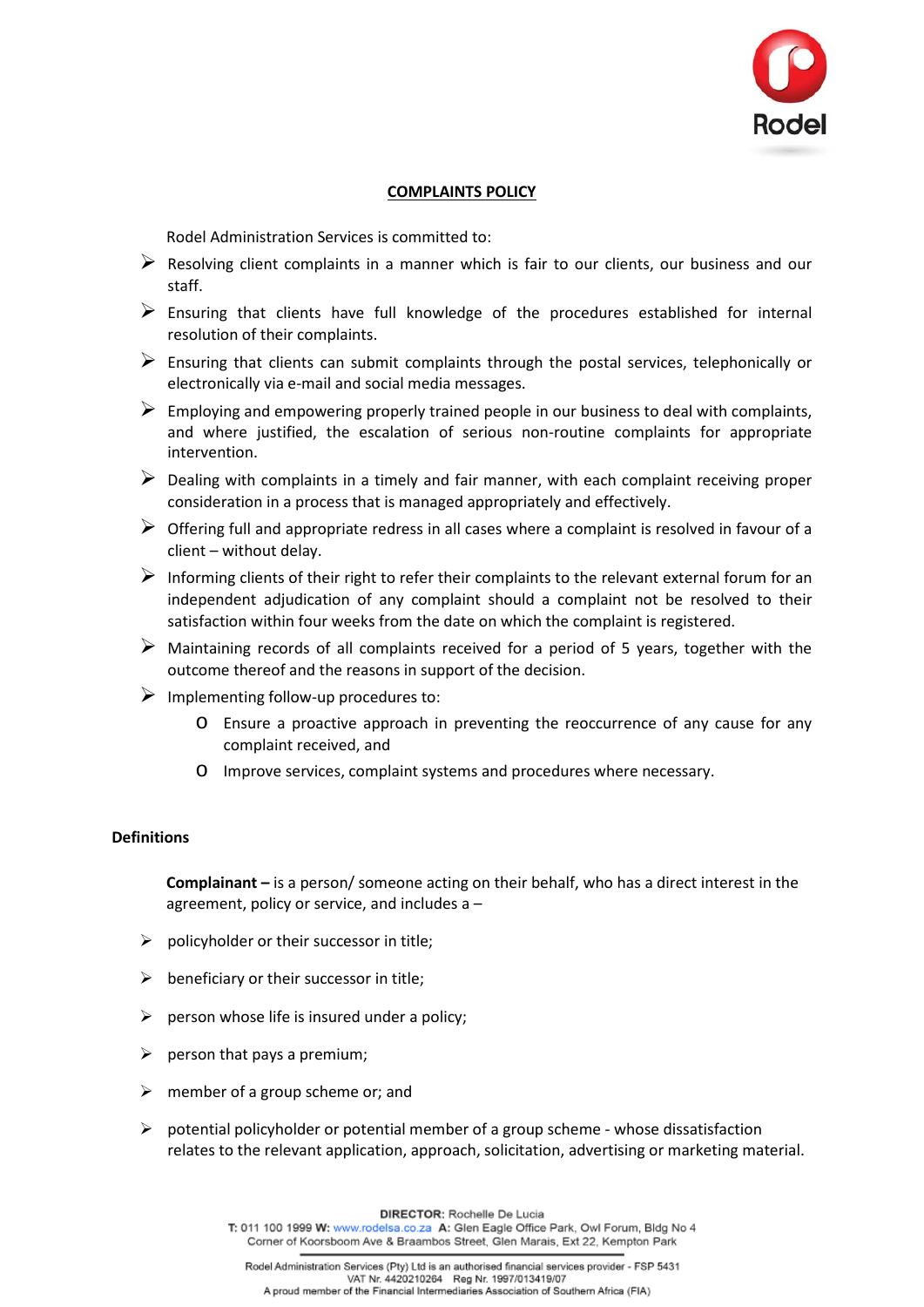

Complaint – is an expression of dissatisfaction to an insurer / their service provider (to the knowledge of the insurer) relating to a policy or service which indicates / alleges, that –

- $\triangleright$  the insurer or their service provider failed to comply with an agreement, a law, a rule, or a code of conduct;
- $\triangleright$  The insurer or their service provider's maladministration or wilful / negligent action or omission, caused the person harm, prejudice, distress or substantial inconvenience;
- $\triangleright$  the insurer or its service provider has treated the person unfairly;
- $\triangleright$  regardless whether submitted together with or in relation to a policyholder query.

**Rejected** - means that a complaint was not upheld – Insurer regards the complaint as finalised after advising the complainant that it does not intend to take any further action to resolve the complaint – Incl. complaints regarded as unjustified or invalid / where the complainant does not accept or respond to proposals to resolve the complaint.

**Compensation payment -** to compensate a complainant for a proven or estimated financial loss incurred as a result of the insurer's wrongdoing - insurer accepts liability for having caused the loss concerned – excluding –

- $\triangleright$  goodwill payment:
- $\triangleright$  payment contractually due in terms of a policy; or
- $\triangleright$  refund of an amount which was not contractually due.

**Goodwill payment -** a payment (monetary or in the form of a benefit or service as an expression of goodwill aimed at resolving a complaint, where the insurer does not accept liability for any financial loss to the complainant.

**Reportable complaint -** any complaint (as per the definition above) unless–

- $\triangleright$  upheld immediately by the person who initially received the complaint;
- $\triangleright$  upheld within the insurer's ordinary processes for handling policyholder queries, provided that such process does not take more than five business days from the date the complaint is received; or
- $\triangleright$  submitted to or brought to the attention of the insurer in such a manner that the insurer does not have a reasonable opportunity to record such details of the complaint.

DIRECTOR: Rochelle De Lucia

T: 011 100 1999 W: www.rodelsa.co.za A: Glen Eagle Office Park, Owl Forum, Bldg No 4 Corner of Koorsboom Ave & Braambos Street, Glen Marais, Ext 22, Kempton Park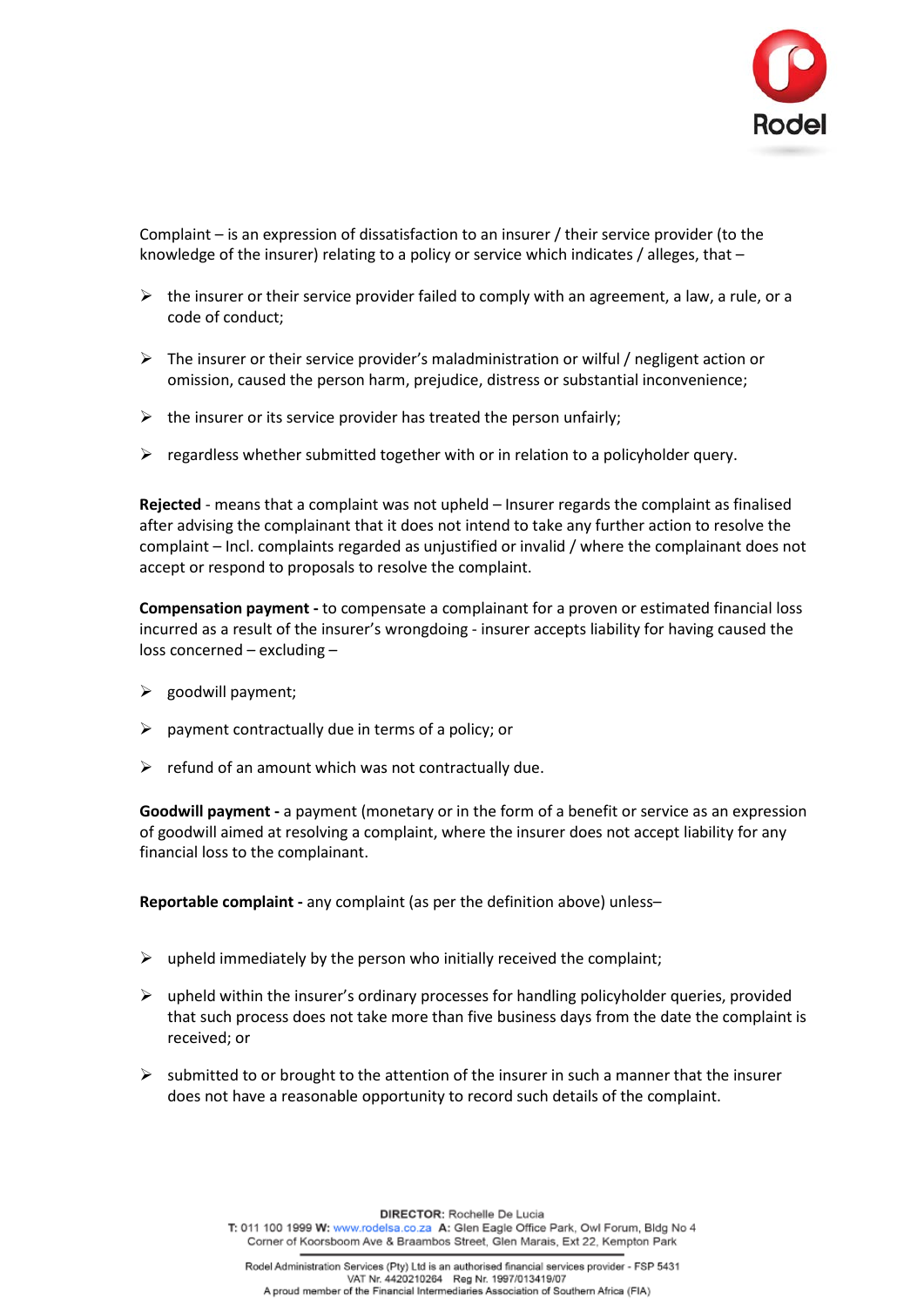

**Upheld -** that a complaint has been finalised wholly or partially in favour of the complainant and –

- $\triangleright$  the complainant has explicitly accepted that the matter is fully resolved; or
- $\triangleright$  it is reasonable for the insurer to assume that the complainant has so accepted; and
- $\triangleright$  all undertakings made by the insurer to resolve the complaint have been met or the complainant has explicitly indicated its satisfaction with any arrangements.

### **Complaints Procedure**

The process that will apply is as follows:

- 2.1 We shall log the date and contents of the complaint in the Complaints Register.
- 2.2 We shall acknowledge receipt of the compliant in writing within 5 days of receipt and give the complainant the name(s) and contact details of the staff member responsible for the resolution of the complaint.
- 2.3 We shall investigate the complaint to ascertain whether the complaint can be resolved immediately.
- 2.4 If the complaint can be resolved immediately, we shall take the necessary action and advise the complainant accordingly.
- 2.5 If the complaint cannot be resolved immediately, we shall send the complainant a written summary of the steps to be taken to resolve the matter and the expected date of resolution.
- 2.6 If we are unable to resolve the complaint within 4 weeks after the date of logging the complaint in the Complaints Register, we shall notify the complainant accordingly and advise the complainant of his / her right to:
	- Proceed in terms of Rule 6(a) and 6(b) of the Rules on Proceedings of the Office of the Ombudsman for Financial Services Providers (see Annexure A); or
		- Seek legal redress in any other appropriate forum.
- 2.7 We shall update the register with all developments/activities and ensure that a proper paper trail (record) is maintained at all times.

DIRECTOR: Rochelle De Lucia

T: 011 100 1999 W: www.rodelsa.co.za A: Glen Eagle Office Park, Owl Forum, Bldg No 4 Corner of Koorsboom Ave & Braambos Street, Glen Marais, Ext 22, Kempton Park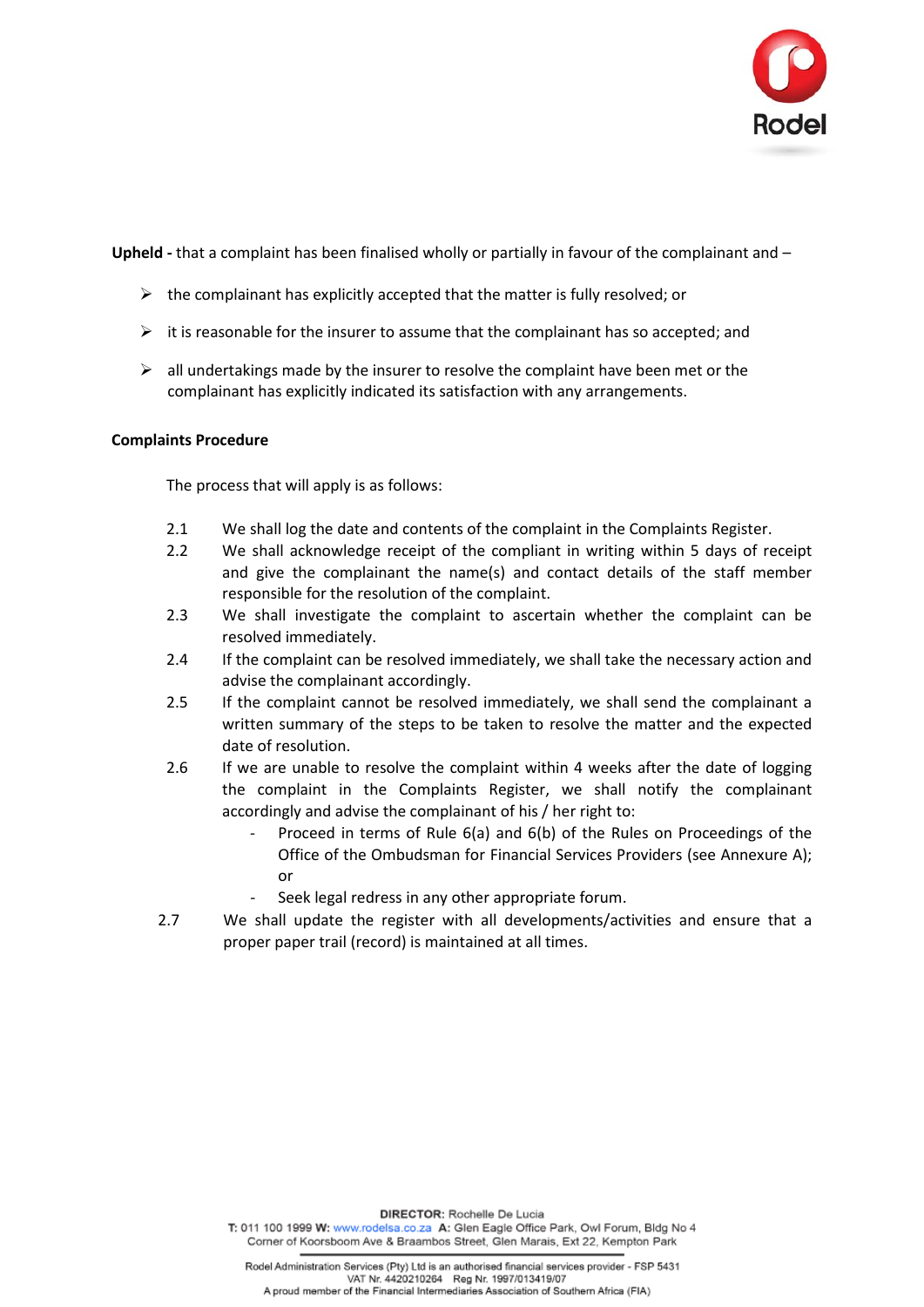

# **1. Rules**

Rule 6(a) and 6(b) of the Rules on Proceedings of the Office of the Ombudsman for Financial Services Providers (FAIS Ombudsman) state that:

- 6(a) where a complaint cannot in a reasonable time be addressed by the responding party [provider], the responding party must as soon as reasonably possible send to the complainant a written acknowledgement of the complaint with contact references of the responding party.
- 6(b) if within four weeks of receipt of a complaint the responding party has been unable to resolve the complaint to the satisfaction of the client, the responding party must inform the complainant that:
	- $\triangleright$  the complaint may be referred to the Insurer

## **Complaints process flow**

- $\triangleright$  Complainant lodges compliant using the following avenues:
	- Telephonically 011 100 1999
	- Email: [info@rodelsa.co.za](mailto:info@rodelsa.co.za)
	- Social media
		- Facebook: https://www.facebook.com/RodelSA/
		- Twitter:<https://twitter.com/RodelSA>
- $\triangleright$  Complaint received, validated and logged as a new complaint in the complaints register
- $\triangleright$  Acknowledge receipt to the complainant in writing or telephonically within 2 days after registration of the complaint.
- $\triangleright$  Investigate the complaint and gather all relevant information. Resolve the complaint immediately or take the necessary action and advise the complainant of steps taken and expected date of resolution. Update the complaints register with all developments/activities. Inform complainant in writing of the resolution of the complaint and the outcome thereof.
- $\triangleright$  Notify the complainant if complaint is not resolved within 4 weeks with reason why it was not upheld and advise complainant of further rights, e.g. refer to Ombudsman or seek legal redress.

\_\_\_\_\_\_\_\_\_\_\_\_\_\_\_\_\_\_\_

Rochelle De Lucia Chief Executive Officer

DIRECTOR: Rochelle De Lucia

T: 011 100 1999 W: www.rodelsa.co.za A: Glen Eagle Office Park, Owl Forum, Bldg No 4 Corner of Koorsboom Ave & Braambos Street, Glen Marais, Ext 22, Kempton Park

Rodel Administration Services (Pty) Ltd is an authorised financial services provider - FSP 5431 VAT Nr. 4420210264 Reg Nr. 1997/013419/07 A proud member of the Financial Intermediaries Association of Southern Africa (FIA)